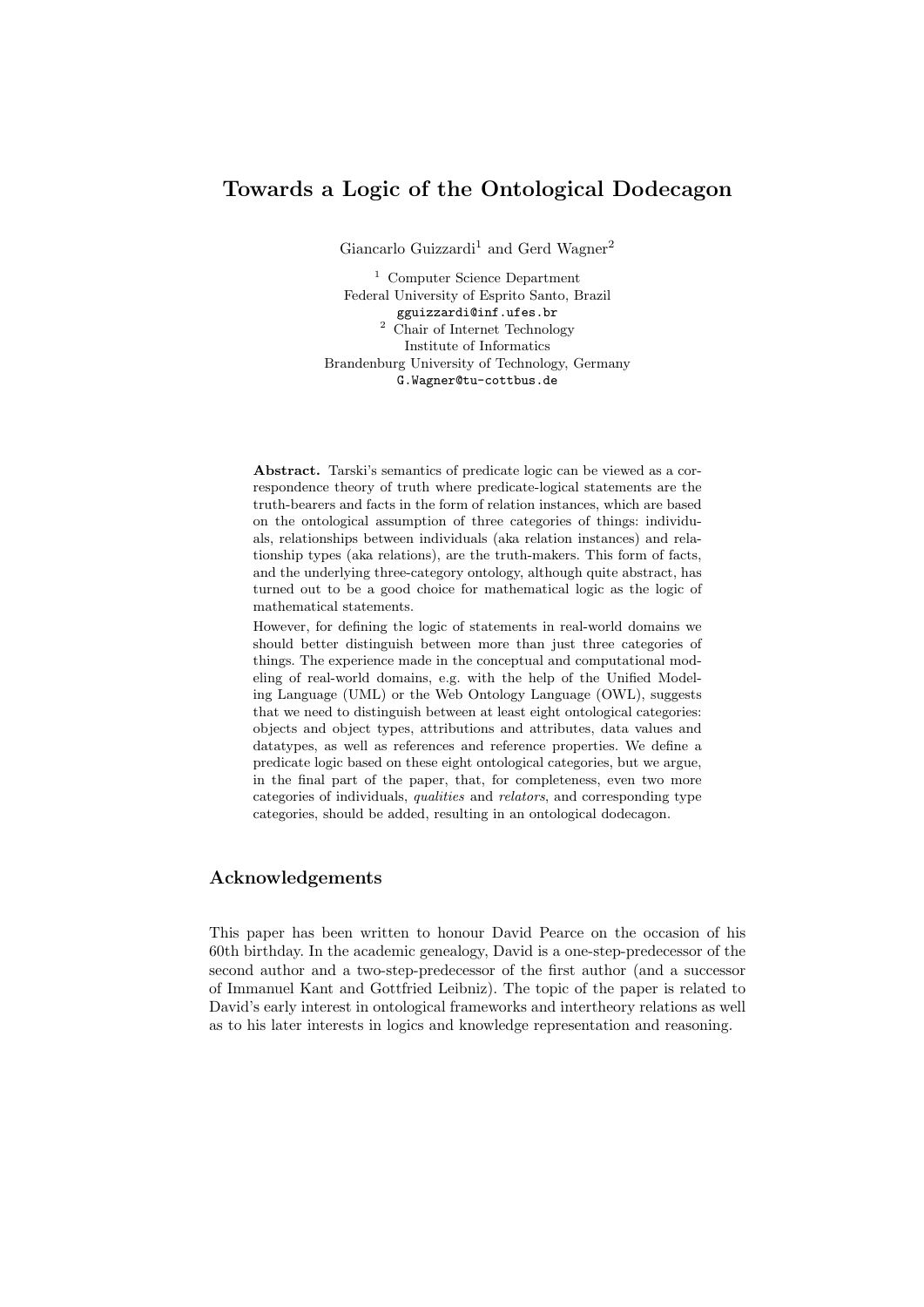## 1 Introduction

Tarski's semantics of predicate logic can be viewed as a correspondence theory of truth where predicate-logical statements are the truth-bearers and facts, in the form of relation instances, which are based on the ontological assumption of three categories of things: individuals, relationships between individuals (aka relation instances) and relationship types (aka relations), are the truth-makers. This form of facts, and the underlying three-category ontology, although quite abstract, has turned out to be a good choice for mathematical logic as the logic of mathematical statements.

However, for defining the logic of statements in other domains, especially in real-world domains, we should better distinguish between more than just three categories of things. For instance, in E.J. Lowes book The Four Category Ontology (2006), four categories are distinguished, as depicted in Figure 1: individuals instantiating types, as well as two kinds of individuals: objects characterized by tropes. These distinctions, which have been attributed to Aristotle in the philosophical literature, are the basis of The Logic of the Ontological Square of (Schneider 2009). While Lowe has to defend this choice of four basic ontological categories against other philosophers who deny the existence either of universals or of tropes, there is no need to defend it in the area of foundational ontology for computational sciences where these distinctions (reading tropes as relationships) are widely accepted.



Fig. 1. The ontological square.

The experience made in the conceptual and computational modeling of realworld domains, e.g., with the help of the Unified Modeling Language (UML) or the Web Ontology Language (OWL) and its underlying description logic  $\mathcal{SROIQ}$ (Horrocks et al 2006), suggests that we need to distinguish more than four ontological categories. In fact, the ontology underlying the model-theoretic semantics of OWL has eight categories, as depicted in Figure 2. Two kinds of trope types are distinguished: reference properties, which are binary relationship types (called 'object properties' in OWL and 'roles' in description logics) where the range is an object type, and attributes, which are binary relationship types (called 'data properties' in OWL) where the range is a datatype.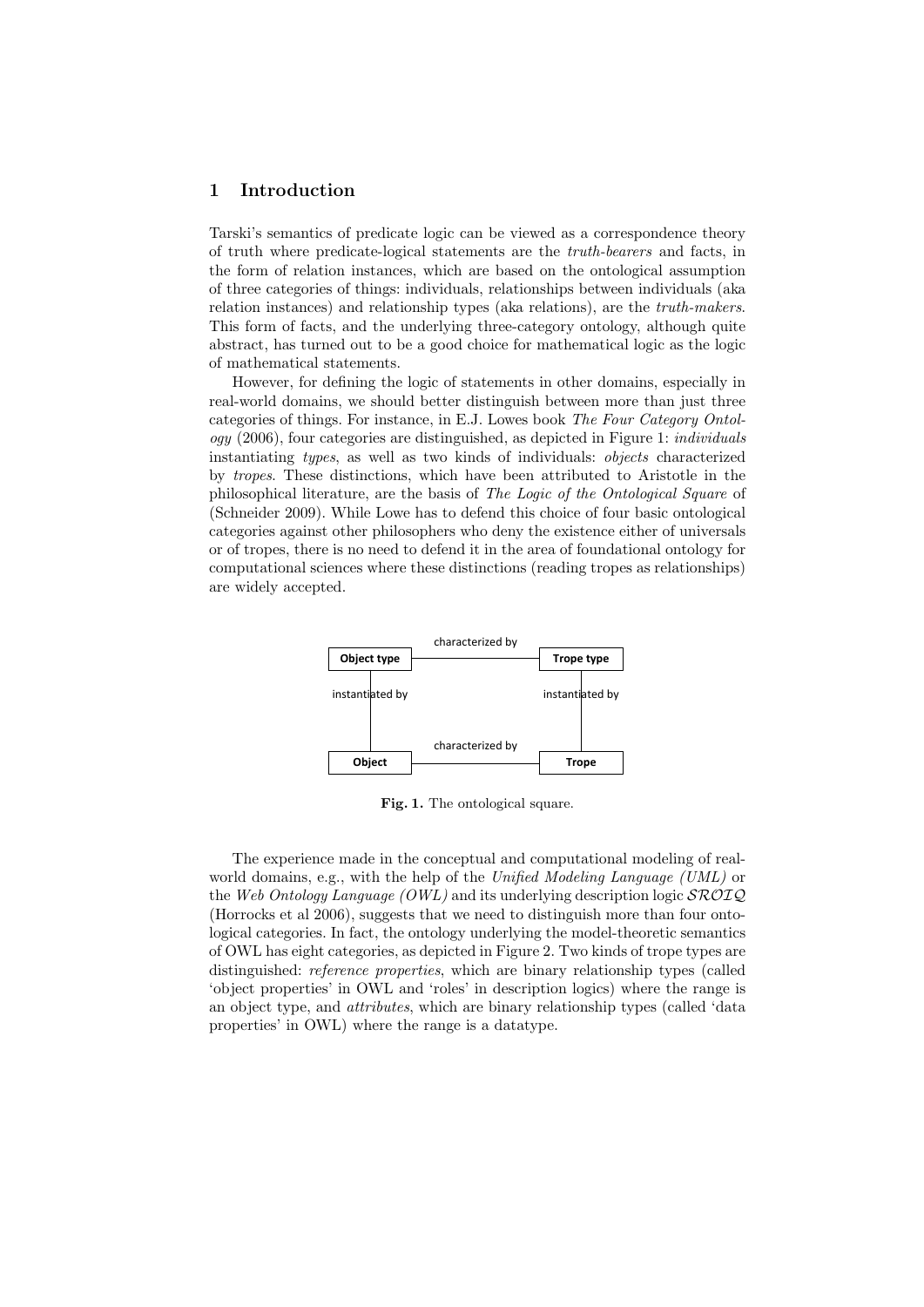We argue that the eight-category ontology of OWL is still not rich enough for being able to account for all fundamental categories of individuals. We add two more categories of individuals (*qualities* and *relators*) and corresponding type categories, resulting in an ontological dodecagon as depicted in Figure 3. The goal is to develop a predicate logical formalism  $L12$ , the logic of the ontological dodecagon, based on this twelve-category ontology.

Before we can start to develop  $L12$ , we first establish its foundation, the logic of the ontological octagon  $LS$ , as a *dialect*, more precisely: as a *semantic* extension, of Common Logic (CL), which is a non-standard classical first-order predicate logic that has been proposed as an ISO standard [1] for information exchange and transmission. Languages for traditional first-order logic, as introduced by Russell, Whitehead, Peano, Frege, Peirce and Tarski, exclude predicate quantifiers and the use of the same name in both predicate and argument position in an atomic sentence, which is permitted in Common Logic dialects.

This syntactic freedom is unusual, and may create the impression that CL is a higher-order logic in disguise. As has been pointed out by Hayes [4], however, "a superficially 'higher-order' syntax can be given a completely first-order semantics", and CL "indeed has a purely first-order semantics, and satisfies all the usual semantic criteria for a first-order language, such as compactness and the Skolem-Lowenheim property".

CL provides a superior framework for formal ontology since it allows to directly reflect ontological assumptions in a Tarski-style formal semantics. For instance, it allows to interpret predicates as names for certain things in the universe of discourse, representing various kinds of universals, in the same way as names for individuals have been interpreted in standard accounts of Tarski model-theoretic semantics. This allows expressing statements about universals and quantifying over them in the formal ontology, which is desirable whenever the ontological assumption is that universals exist along with individuals.

Traditional first-order predicate logics can be treated as 'segregated' dialects of CL which require a distinction to be made between lexical categories of names in order to check the admissibility of an expression in that dialect where names in one or more categories do not denote things in the universe of discourse.

## 2 The Logic of the Ontological Octagon

In this section, we define the logic  $\overline{L8}$  of the ontological octagon depicted in Figure 2 as a dialect of Common Logic. Its semantics is defined in terms of a Tarski-style satisfaction relation between structures called  $LS-interpretations$ and  $LS$ -text, which are sets of  $LS$ -sentences.

We also show how to use  $LS$  for formalizing the object classification theory proposed in [3].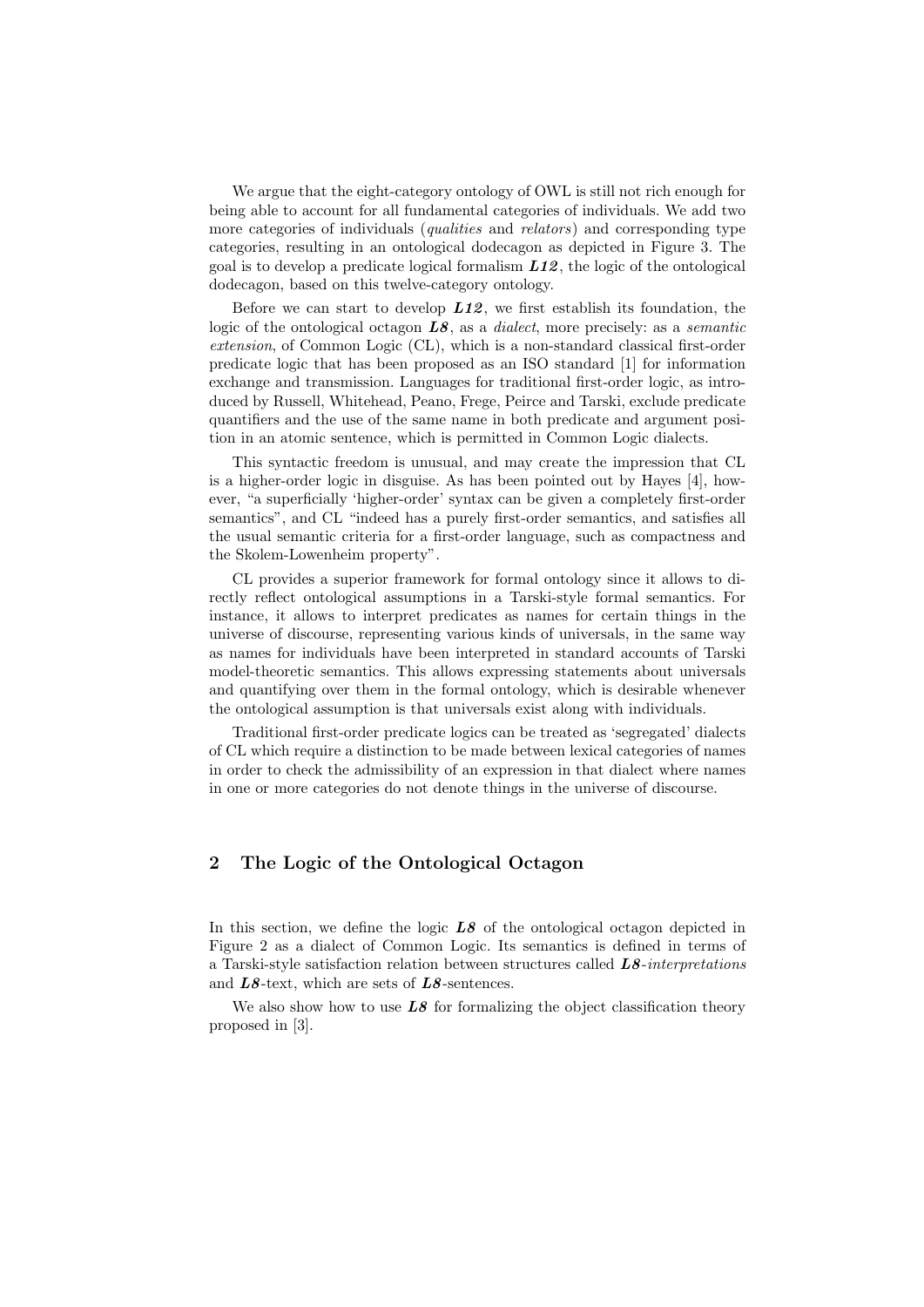

Fig. 2. The eight category ontology of OWL.

#### 2.1 Datatypes

A datatype provides the possible values of an attribute. Attributes represent intrinsic properties that characterize object types.  $\overline{LS}$  adopts the datatype concept of [5].

A datatype definition is a quadruple  $\langle D, LS, VS, L2V \rangle$  where

- 1. D is the name of the datatype
- 2. LS is a non-empty set of Unicode character strings called the lexical space of  $D$ ;
- 3. VS is a non-empty set called the value space of D;
- 4. L2V is a mapping from LS to VS called the lexical-to-value mapping of D.

The elements of the lexical space are called data literals, and the elements of the value space are called data values. Data literals are (predefined) names for data values. They have a fixed interpretation provided by the lexical-to-value mapping.

The extension of a datatype is its value space.

#### 2.2 Syntax

We adopt the syntax of the Common Logic Interchange Format (CLIF), which is defined using Extended Backus-Naur Form (EBNF), as specified by ISO/IEC 14977:1996. Literal chararacters are 'quoted, sequences of items are separated by commas, | indicates a separation between alternatives, { } indicates a sequence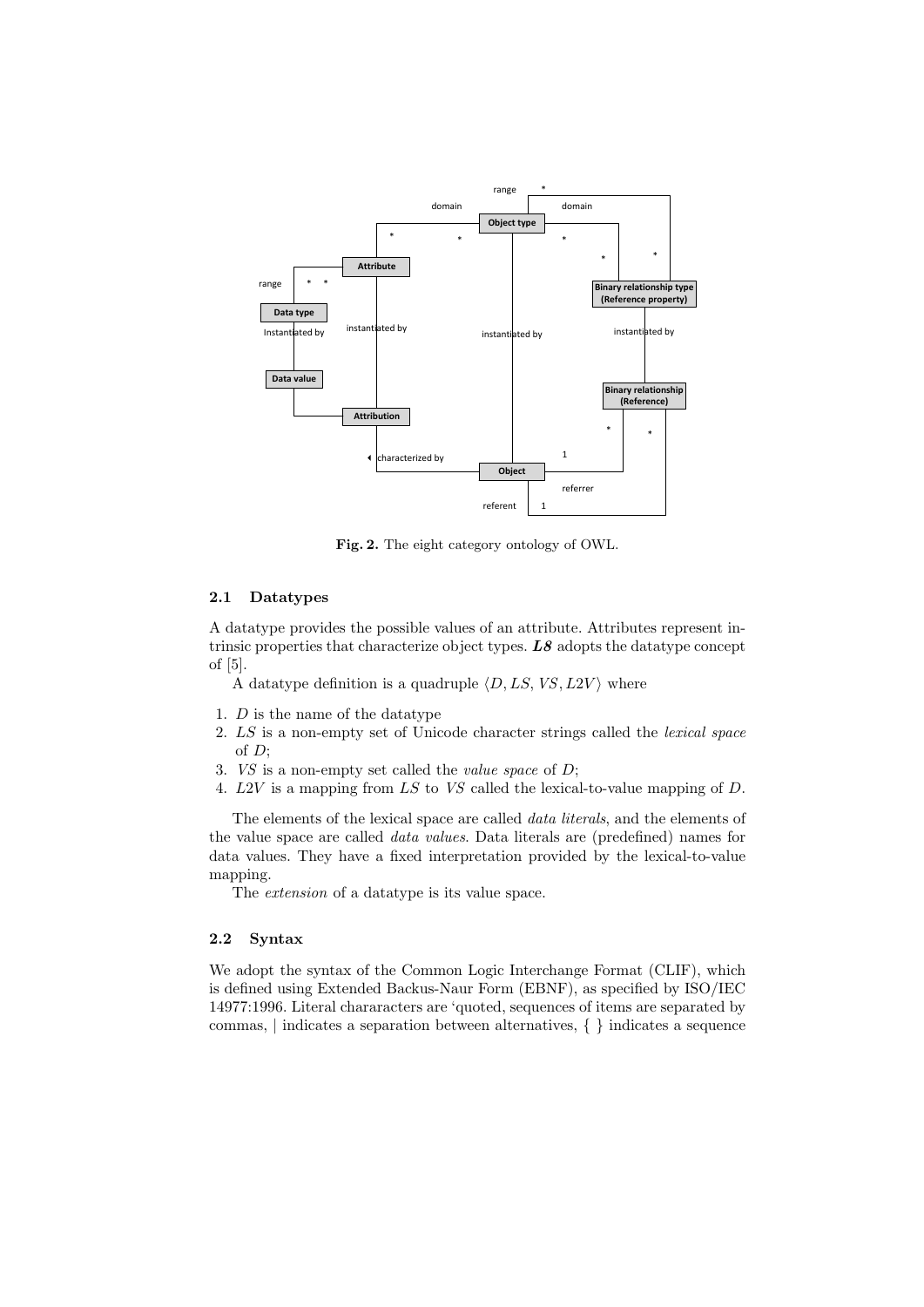of zero or more expressions in the enclosed category, - indicates an exception, [ ] indicates an optional item, and parentheses () are used as grouping characters. Productions are terminated with a semicolon.

Terms and Term Sequences A term is either a name or a complex term consisting of an operator, which is itself a term, together with a list of arguments in the form of a term sequence.

```
term = name | ( open, operator, termseq, close );
```

```
operator = term ;
```
Parentheses are self-delimiting lexical tokens used for grouping lexical tokens.

open =  $'(')$  ; close =  $')'$  ;

A term sequence is a finite sequence of terms.

```
termseq = \{ \text{term } \};
```
A name is any lexical token denoting some thing from the universe of discourse. Predefined names with a fixed meaning are distinguished from interpretable names, which are given a meaning by an interpretation.

```
name = predefinedname | interpretablename ;
```
Predefined Names Quoted strings of the form 'aaa', which are called *plain* data literals, are predefined names. A typed data literal is a term  $(D \text{ 'aaa'})$ consisting of a datatype name D as an operator and a quoted string 'aaa'.

In addition to a set of datatype names and the associated sets of data literals, the set of predefined names of  $LS$  contains the following

- 1. names for ontological categories: Object, ObjectType, DataValue, DataType, Attribute, and ReferenceProperty;
- 2. names for special properties: superclass, superproperty, domain, and range.

The meaning of these names is defined in Table 2 in Section 2.3.

Sentences A sentence is either atomic, Boolean (i.e., a negation, conjunction, disjunction, implication or biconditional), or quantified.

sentence = atomicsentence | booleansentence | quantifiedsentence ;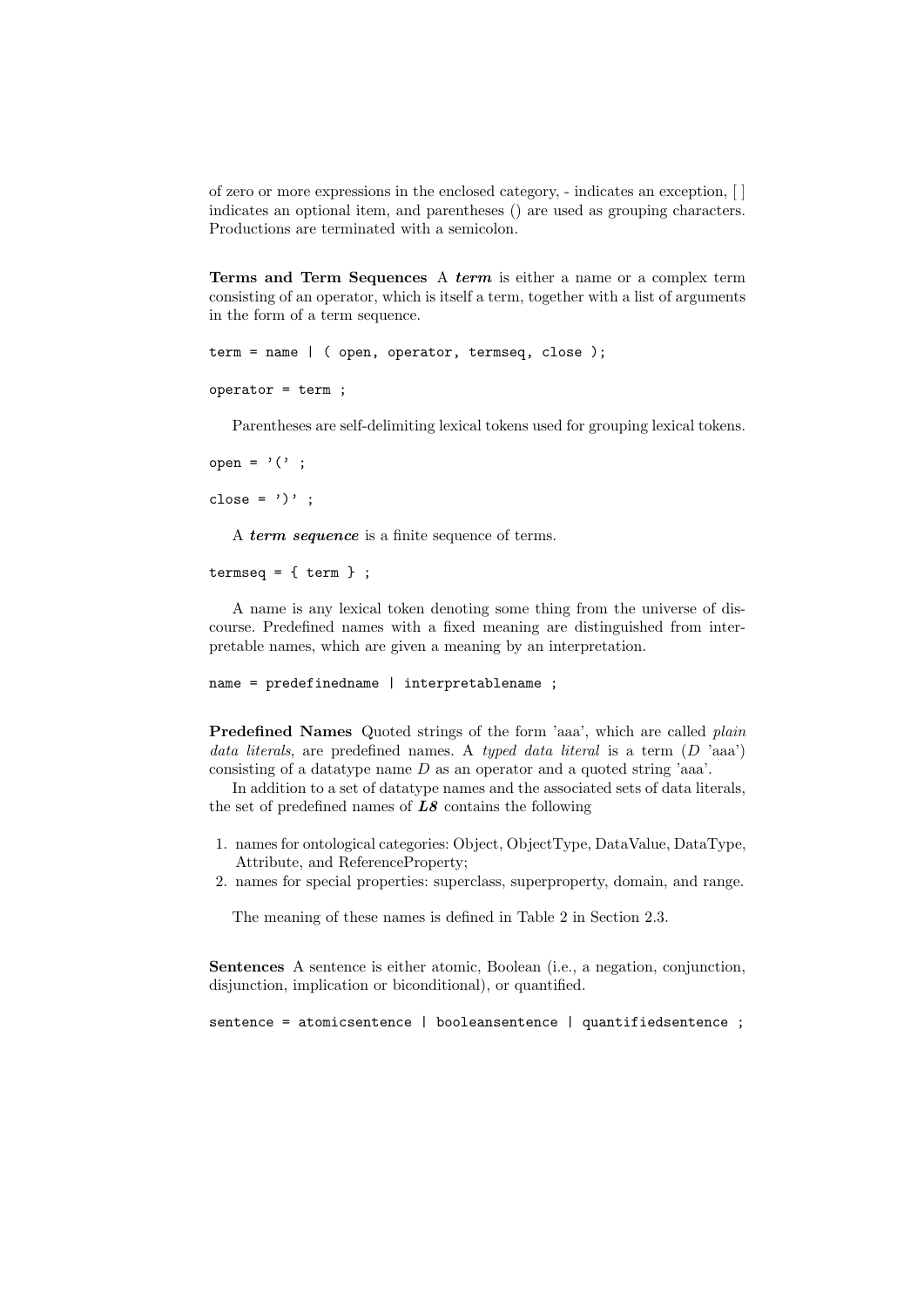Atomic Sentences An atomic sentence is either an equation, a classification statement or property statement.

```
atomicsentence = equation | classificationstatement
                          | propertystatement ;
equation = open, i=, term, term, close;
classificationstatement = open, predicate, term, close ;
propertystatement = open, predicate, term, term, close ;
predicate = term ;
```
Classification statements are expressed with the help of a unary predicate, while property statements are expressed with the help of a binary predicate. Semantically, see Section 2.3, we distinguish between two kinds of properties: intrinsic properties are called attributes, extrinsic relational properties are called reference properties.

Boolean Sentences Boolean sentences include negations of a sentence, conjunctions and disjunctions of any number of sentences, and implications and biconditionals of two sentences. The sentences (and) and (or), which denote a conjunction and a disjunction with zero arguments, can be used as the truthvalues true and false respectively.

```
booleansentence = ( open, ('and' | 'or'), { sentence }, close ) |
                  ( open, ('if' | 'iff'), sentence, sentence, close ) |
                  ( open, 'not', sentence, close ;
```
Quantified Sentences A quantifier may bind any number of variables, which may be restricted to a category given by a term.

quantifiedsentence = open, ('forall' | 'exists'), boundlist, sentence, close ;

boundlist = open, { interpretablename | ( open, interpretablename, term, close )}, close ;

### 2.3 Semantics

The vocabulary of an  $LS$ -text is the set of interpretable names occurring in the text.

The concept of an interpretation of a vocabulary is defined with respect to a given set of datatype definitions  $\Delta$ . An  $\mathbf{L}\mathbf{8}(\Delta)$ -interpretation I of a vocabulary V is a structure  $\langle U_I, O_I, OT_I, DT_I, A_I, RP_I, int_I, ext_I \rangle$  where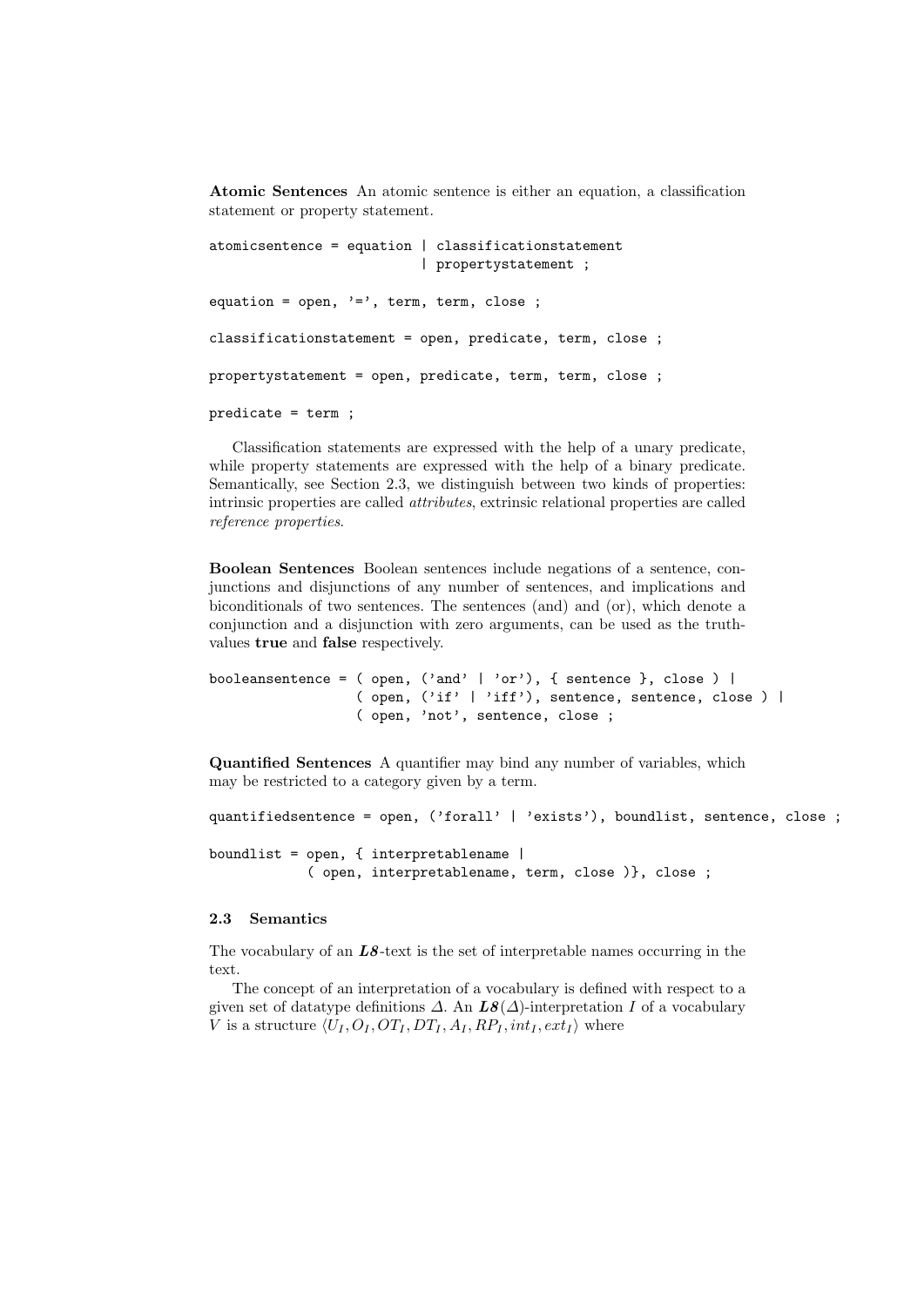- 1. the set  $U_I$ , called universe of discourse, includes the pairwise disjoint sets  $O_I$ ,  $OT_I$ ,  $DT_I$ ,  $A_I$ ,  $RP_I$ ,  $VS_1$ , ...,  $VS_n$ , where the  $VS_i$  are value spaces of the datatype definitions from  $\Delta$ ;
- 2.  $O_I \subset U_I$  is a set of objects;
- 3.  $OT_I \subset U_I$  is a set of object types;
- 4.  $DT_I \subset U_I$  is a set of datatypes;
- 5.  $A_I \subset U_I$  is a set of attributes;
- 6.  $RP_I \subset U_I$  is a set of reference properties;
- 7. int<sub>I</sub> maps datatype names from  $\Delta$  and interpretable names from V to things from  $U_I$
- 8.  $ext_I$  maps things that are types to their extensions:
	- (a) an object type from  $OT_I$  is mapped to a subset of  $O_I$ ,
	- (b) a data type from  $DT_I$  is mapped to some value space  $VS_i$ ,
	- (c) an attribute from  $A_I$  is mapped to a subset of  $O_I \times VS_i$  for some value space  $VS_i$ ,
	- (d) a reference property from  $RP_I$  is mapped to a subset of  $O_I \times O_I$ ;

We define the set of all properties  $Prop_I$  to be the union of  $A_I$  and  $RP_I$ .

For any subset  $W$  of  $V$ , an interpretation  $J$  of  $V$  is a  $W$ -variant of  $I$  if  $J$ is just like I except that  $int_I$  and  $int_J$  might differ on what they assign to the members of W.

The interpretation of any expression of  $LS(\Delta)$  is then determined by the entries in Table 1.

The predefined names of  $LS$  are interpreted as in Table 2.

### 2.4 A Theory of Object Classification

We now formalize the object classification theory proposed in [3] in the form of an  $L8$ -Text consisting of the axioms C1 – C11. In this theory, the following names for special categories of object types are defined: Sortal, RigidSortal, Kind, Subkind, AntiRigidSortal, Role, and PhaseType.

## $(C1)$  A sortal is an object type [that is endowed with an object identity condition for its instances].

(supertype Sortal ObjectType)

The object types Person, Car, Dog, Child and Student are examples of sortals.

### (C2) A non-sortal object type cannot have direct instances.

```
(forall ((C ObjectType) x)
  (if
    (and (not (Sortal C)) (C x))
    (exists ((C' Sortal))
      (and (supertype C' C) (C' x))
    )
 )
)
```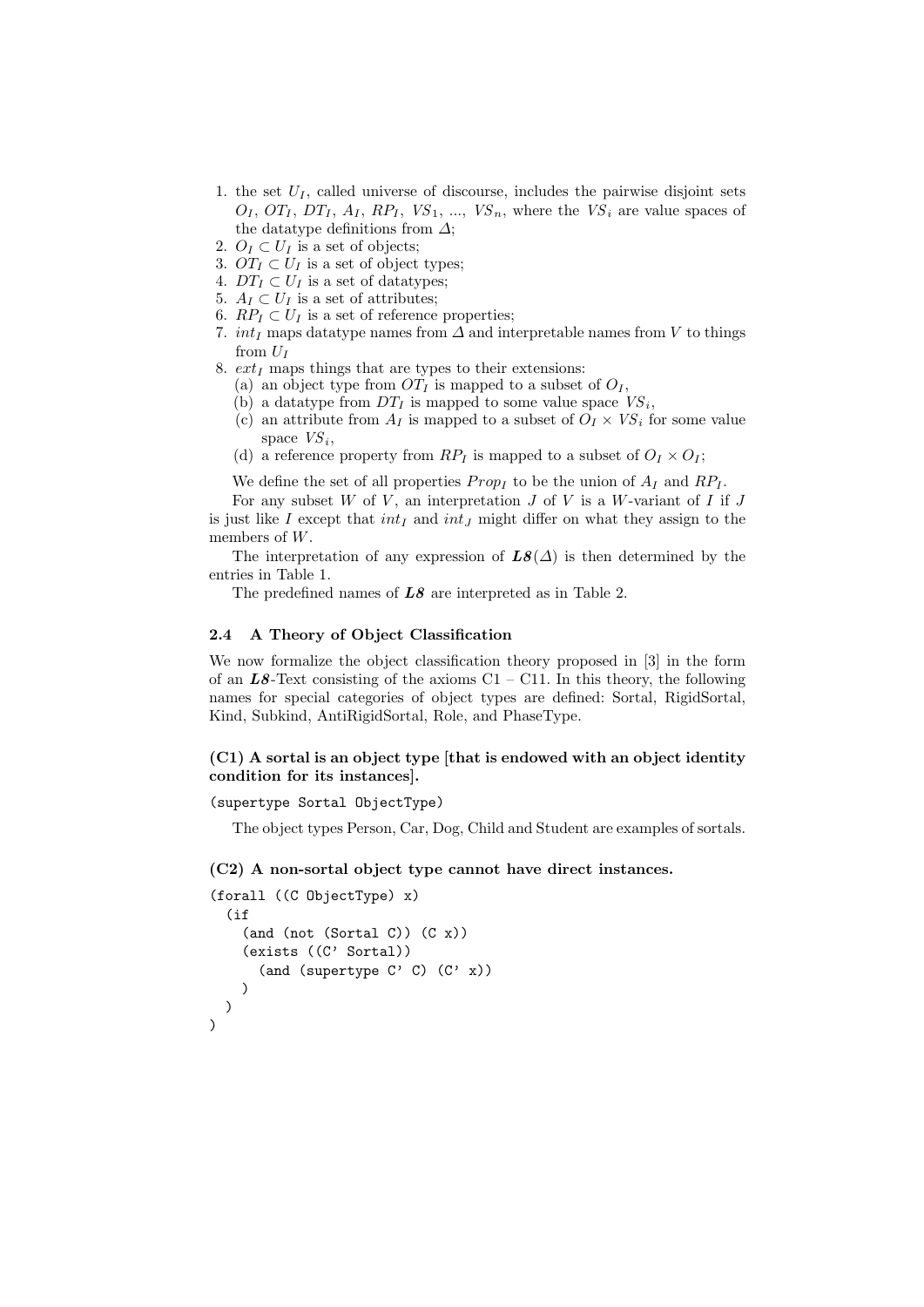| Expression $E$                                                      | The interpretation $I(E)$                                                                 |
|---------------------------------------------------------------------|-------------------------------------------------------------------------------------------|
| A plain data literal (quoted string) aaa                            |                                                                                           |
| 'aaa'                                                               |                                                                                           |
| A typed data literal $(D_i$ 'aaa') where $L2V_i('aaa')$             |                                                                                           |
| $\langle D_i, LS_i, VS_i, L2V_i \rangle \in \Delta$ and 'aaa' $\in$ |                                                                                           |
| $LS_i$                                                              |                                                                                           |
| A data type name or an interpretable $int_I(E)$                     |                                                                                           |
| name                                                                |                                                                                           |
| An equation (= $T_1$ $T_2$ )                                        | true if $I(T_1) = I(T_2)$ , otherwise false                                               |
|                                                                     | A classification statement (P T) with true if $I(T) \in ext_I(I(P))$ , otherwise false    |
| P denoting an object type or a                                      |                                                                                           |
| datatype                                                            |                                                                                           |
| A property statement $(P T_1 T_2)$                                  | true if $\langle I(T_1), I(T_2) \rangle \in ext_I(I(P))$ , other-                         |
|                                                                     | wise false                                                                                |
| A negation (not $S$ )                                               | true if $I(S)$ = false, otherwise false                                                   |
| A conjunction (and $S_1 \ldots S_k$ )                               | true if $I(S_i)$ = true for all <i>i</i> , otherwise false                                |
| A disjunction (or $S_1 \dots S_k$ )                                 | false if $I(S_i)$ = false for all i, otherwise true                                       |
| An implication (if $S_1$ $S_2$ )                                    | false if $I(S_1)$ = true and $I(S_2) = false$ , oth-                                      |
|                                                                     | erwise true                                                                               |
| A biconditional (iff $S_1$ $S_2$ )                                  | true if $I(S_1) = I(S_2)$ , otherwise false                                               |
|                                                                     | A quantified sentence (forall $(N_1 \dots   true$ if for every N-variant J of I, $J(S)$ = |
| $(N_n)$ S) where $N = \{N_1, , N_n\}$ is the true, otherwise false  |                                                                                           |
| set of bindings for $S$                                             |                                                                                           |
|                                                                     | A quantified sentence (exists $(N_1    true$ if for some N-variant J of I, $J(S) =$       |
| $(N_n)$ S) where $N = \{N_1, , N_n\}$ is the true, otherwise false  |                                                                                           |
| set of bindings for $S$                                             |                                                                                           |

Table 1. Interpretation of expressions.

Examples of non-sortal object types are RedThing and InsurableItem, as these object types do not provide any identity conditions for their instances, so we could not tell, for instance, if two red objects perceived at different times are the same or not.

(C3) A subtype of a sortal is again a sortal.

```
(forall ((C Sortal) (C' ObjectType))
  (if (supertype C' C) (Sortal C'))
)
```
(C4) A rigid sortal is a sortal [that necessarily classifies all its instances (as long as they exist)].

(supertype RigidSortal Sortal)

In other words, if x instantiates a rigid sortal O in some possible world, then x must instantiate O in all possible worlds, in which x exists.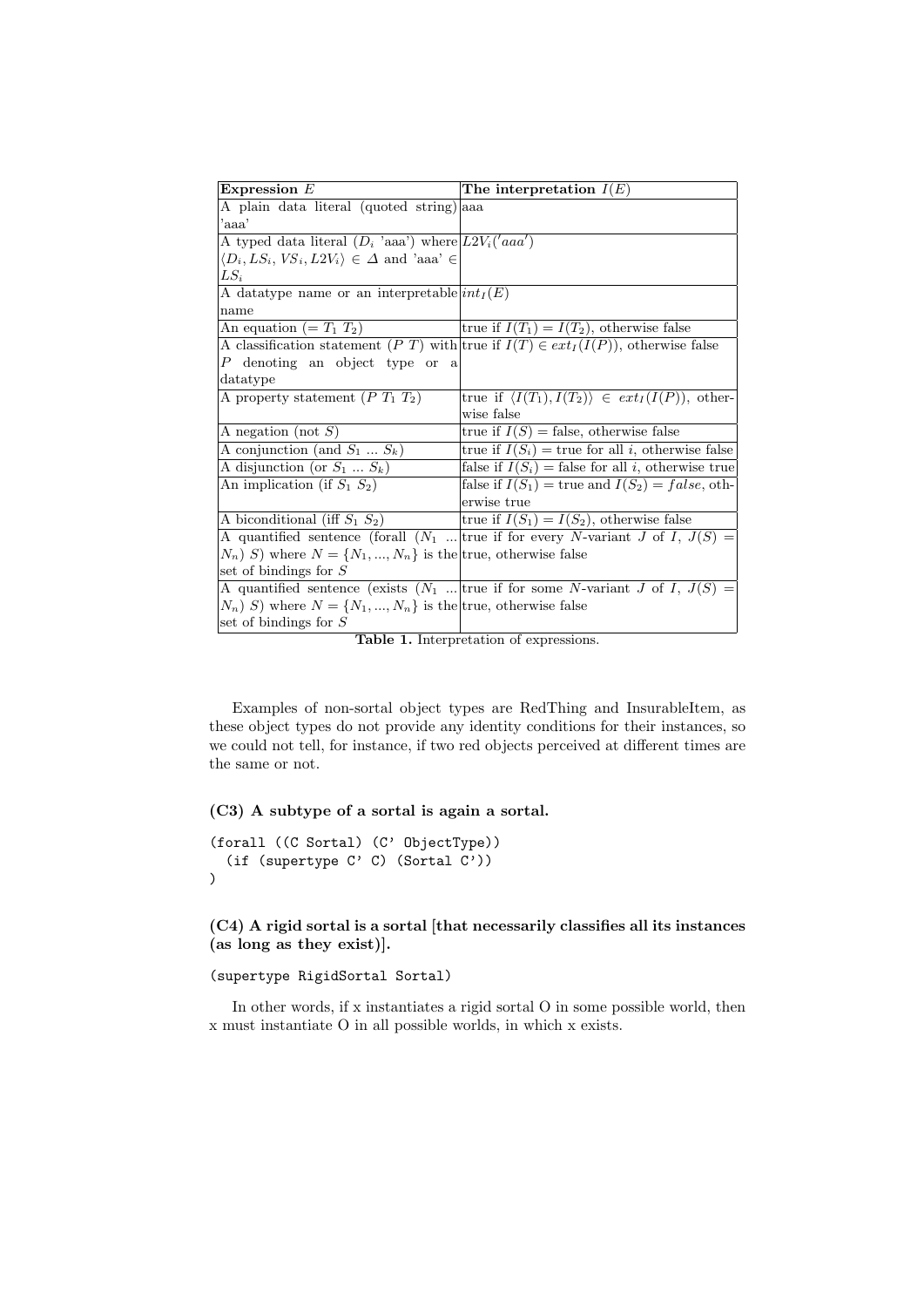| Sentence                     | Interpretation                                       |
|------------------------------|------------------------------------------------------|
| (Object $T$ )                | true if $I(T) \in O_I$ , otherwise false             |
| (ObjectType T)               | true if $I(T) \in OT_I$ , otherwise false            |
| (DataValue T)                | true if $I(T) \in \bigcup VS_i$ , otherwise false    |
| (DataType T)                 | true if $I(T) \in DT_I$ , otherwise false            |
| (Attribute T)                | true if $I(T) \in A_I$ , otherwise false             |
| (ReferenzProperty T)         | true if $I(T) \in RP_I$ , otherwise false            |
| (supertype $P_1$ $P_2$ )     | true if $I(P_1), I(P_2) \in$<br>$OT_I$               |
|                              | or $I(P_1), I(P_2) \in DT_I$ , and                   |
|                              | $ext_I(I(P_1)) \subseteq ext_I(I(P_2)),$ other-      |
|                              | wise false                                           |
| (superproperty $P_1$ $P_2$ ) | true if $I(P_1), I(P_2) \in A_I$                     |
|                              | or $I(P_1), I(P_2) \in RP_I$ , and                   |
|                              | $ext_I(I(P_1)) \subseteq ext_I(I(P_2)),$ other-      |
|                              | wise false                                           |
| (domain $P_1$ , $P_2$ )      | true if $I(P_1) \in Prop_I$ and                      |
|                              | $I(P_2) \in OT_I$ , and $ext_I(I(P_1))[1] \subseteq$ |
|                              | $ext_I(I(P_2))$ , otherwise false                    |
| $(\text{range } P_1 \, P_2)$ | true if $I(P_1) \in A_I$ and $I(P_2) \in DT_I$ ,     |
|                              | or $I(P_1) \in RP_I$ and $I(P_2) \in OT_I$ ,         |
|                              | and $ext_I(I(P_1))[2] \subseteq ext_I(I(P_2)),$ oth- |
|                              | erwise false                                         |

Table 2. Interpretation of predefined names.

(C5) A kind is a top node in a rigid sortal hierarchy.

```
(forall ((C Kind) (C' RigidSortal)) (if
  (supertype C C')
  (C' = C)\mathcal{L}
```

```
(C6) Every object must instantiate exactly one kind.
```

```
(forall ((o Object)) (exists ((C Kind)) (C o)))
```
(C7) A subkind is a rigid subtype of a kind.

```
(forall ((C RigidSortal) (C' Kind)) (if
  (supertype C C')
  (Subkind C))
\lambda
```
(C8) An anti-rigid sortal is a sortal [that doesn't necessarily classify any of its instances].

```
(supertype AntiRigidSortal Sortal)
```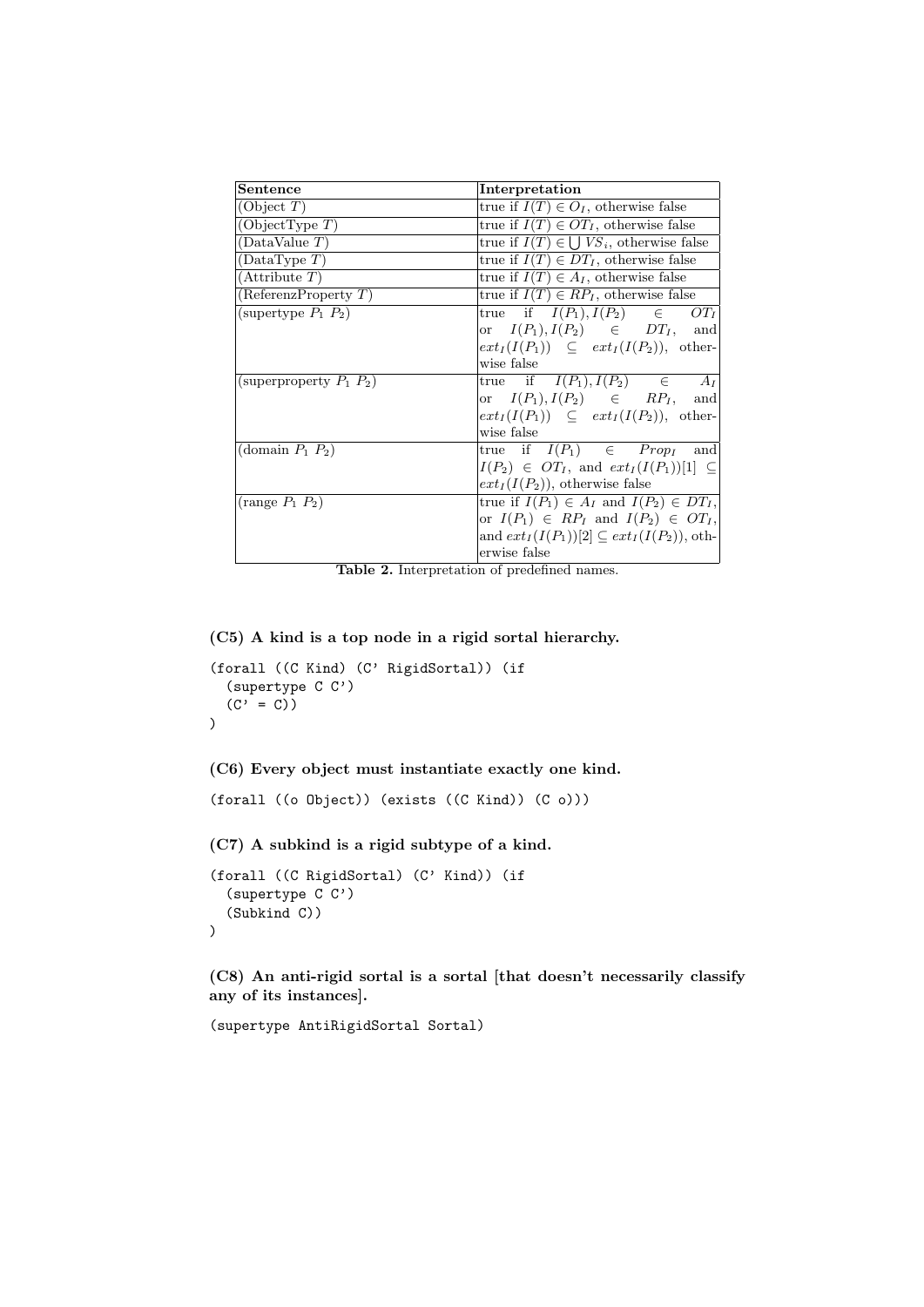In other words, if x instantiates an anti-rigid sortal O in some possible world, then there is another possible world, in which x exists, but does not instantiate  $\Omega$ .

(C9) A phase type is an anti-rigid sortal [that is specialized from a kind or subkind by means of a condition depending only on attributes of the kind or subkind].

```
(supertype PhaseType AntiRigidSortal)
```
(C10) A role is an anti-rigid sortal.

```
(supertype Role AntiRigidSortal)
```
(C11) A role is the image of a reference property].

```
(forall ((R Role))
  (exists ((rp ReferenzProperty))
    (forall ((o,o' Object))
       (if (rp o o') (R o'))
    )
  \lambda\lambda
```
## 3 The Ontological Dodecagon

We motivate the ontological dodecagon depicted in Figure 3, as an extension of the ontological octagon, by arguing that there are two more kinds of individuals:

- 1. Qualities, which are the foundation of attributions.
- 2. **Relators**, which are the foundation of relationships, including references.

### 3.1 Attributions and Qualities

Attributions represent qualities.

For instance, the eye color of a person is a quality, which is something that inheres in that object, and in no other object. We can use a predicate standing for a color attribute for making an attribution statement about the eye color of a person. E.g. we could say that "The eye color of Kate is light blue". The underlying truthmaker of this statement is the corresponding attribution, which associates a corresponding color data value with the object referenced by the name 'Kate'. This attribution represents the quality. The same quality of an object may be represented by different attributions, involving different attributes associated with different datatypes. And the same data value may represent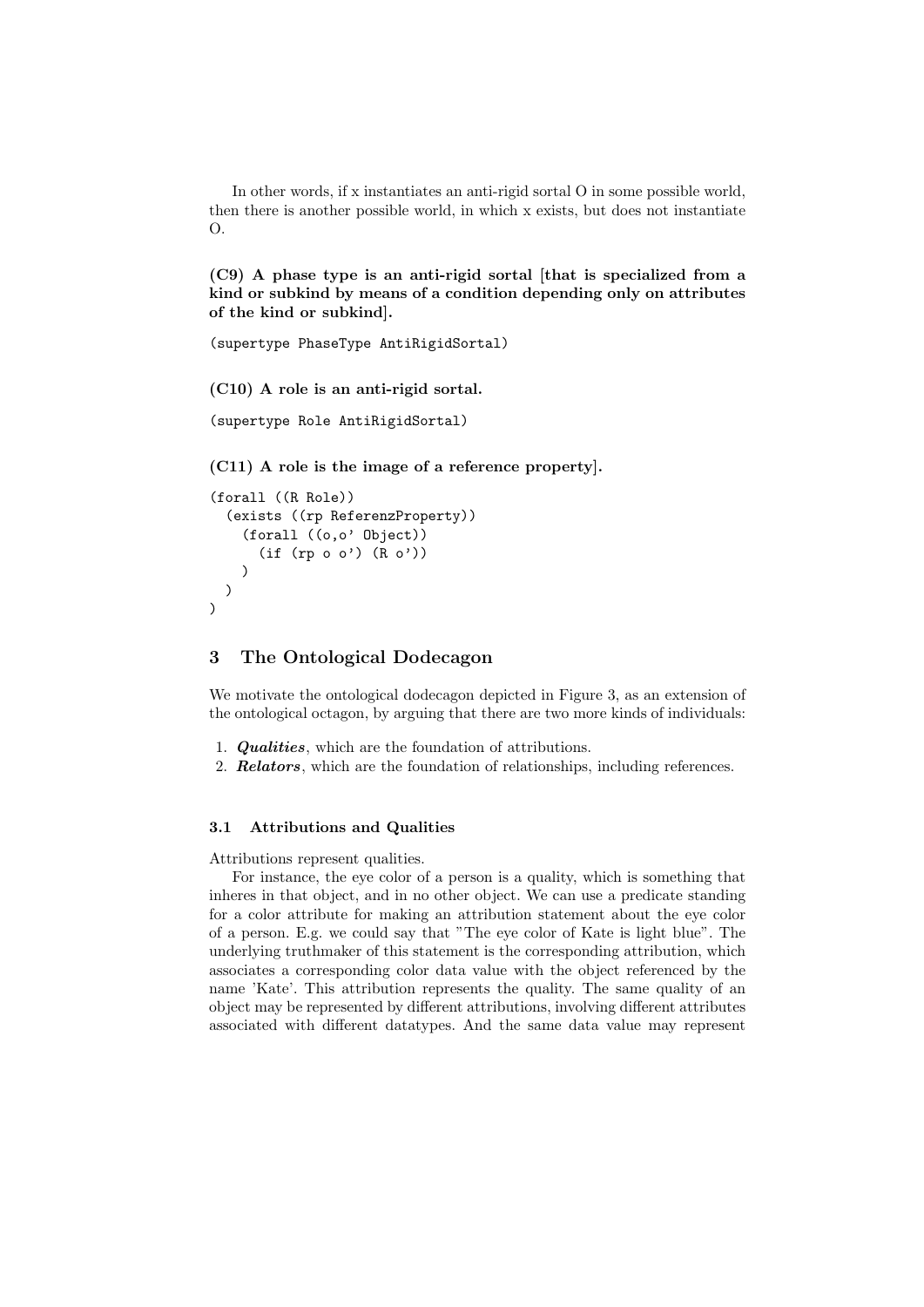

Fig. 3. The twelve category ontology of  $L12$ .

different qualities in different attributions involving different objects. So, while we may say that two persons have the same eye color, the underlying eye color qualities are not the same.

It is important to understand that in our natural languages, we do normally not have predefined names ('constants') for qualities, but only for the data values that represent them (recall that these names are called data literals). We may consider the data value in an attribution as a 'conceptual approximation' of the quality it represents.

#### 3.2 References, Relationships and Relators

Relationships represent relators. In particular, references represent binary relators. There may be different references, or relationships, representing the same relator. E.g., the two references 'Peter's father is Tom' and 'Tom's son is Peter' represent the same relator.

Our account of relators as the foundation of relationships supports the critical view of Kit Fine [2] who argues that the standard account of 'relations', according to which they apply to instances of their relata types in a specific order is flawed. This traditional account implies that the binary relationship of Tom being the father of Peter and its inverse, of Peter being the son of Tom, constitute two different facts (or states of affairs). However, the relationships of Tom being the father of Peter and Peter being the son of Tom correspond to two descriptions of the same state of affairs. Therefore, either we have to revise the concept of a 'relation' as a set of tuples, or we revise the Tarskian idea that the tuples of a 'relation' directly correspond to facts.